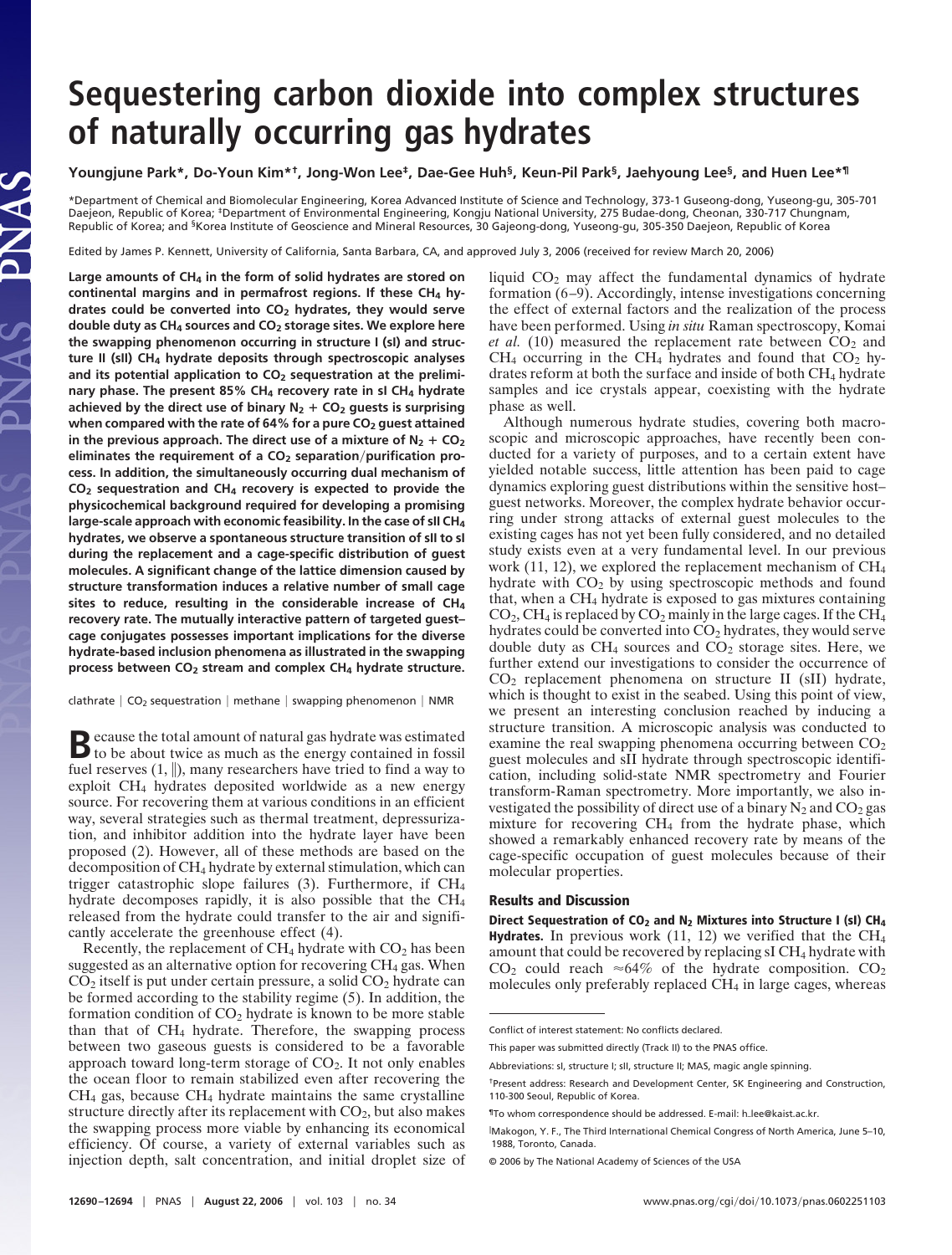CH4 molecules in small cages remained almost intact. Because of such a preferential cage occupation of guest molecules, the recovery rate of CH<sub>4</sub> was limited to the maximum value of 64%. This swapping process accomplished by the direct attacks of external guests is considered to be a favorable method for long-term storage of  $CO<sub>2</sub>$ . It also enables the ocean floor to remain stabilized even after recovering the  $CH<sub>4</sub>$  gas, because the sI CH4 hydrate maintains the same crystalline structure directly after its replacement with  $CO<sub>2</sub>$ . Is it possible to completely achieve the spontaneous exchange by extracting  $CH<sub>4</sub>$  molecules and substituting any other guest molecules to most of the small cages already existing in sI CH4 hydrate? We first attempted to examine the real swapping phenomenon occurring between binary guest molecules of  $N_2$  and  $CO_2$  and crystalline sI CH<sub>4</sub> hydrate through spectroscopic identification. In accordance with the idealized cage-specific pattern of multiple guests,  $N_2$  molecules attack CH4 molecules occupying small cages (sI-S) and eventually take the sites, whereas  $CO<sub>2</sub>$  molecules specifically play an active role in replacing most of the  $CH<sub>4</sub>$  molecules in large cages (sI-L). Such a unique cage occupancy behavior might be attributed to molecular details of the participating guests.  $CO<sub>2</sub>$ has a molecular diameter almost identical with the small cage diameter of sI hydrate, and a certain degree of distortion in small cages should be required to accommodate  $CO<sub>2</sub>$  molecules. Accordingly, we sufficiently expect that  $CO<sub>2</sub>$  molecules could be more stably encaged in sI-L under a favorable host–guest interaction. On the other hand,  $N_2$  is known as one of the smallest hydrate formers and its molecular size almost coincides with CH<sub>4</sub>. Although  $N_2$  itself forms pure sII hydrate with water (13), the relatively small size of  $N_2$  molecules leads to the preference of sI-S over other cages and, moreover, the stabilization of the overall sI hydrate structure when  $N_2$  directly participates in forming the hydrate. Accordingly,  $CH_4$  and  $N_2$  are expected to compete for better occupancy to sI-S, whereas  $CO<sub>2</sub>$ preferentially occupies only sI-L without any challenge from other guests. Thus, the capacity of these two external guests,  $N_2$ and  $CO<sub>2</sub>$ , in extracting original  $CH<sub>4</sub>$  molecules would make it possible for diverse CO2 streams to be directly sequestrated into natural gas hydrate deposits.

To verify several key premises mentioned above we first identified the ternary guest distribution in cages by means of Raman and <sup>13</sup>C NMR spectra. First, for a qualitative description of cage occupancy enforced by  $N_2$  molecules, we measured the Raman spectra of the ternary  $CH_4 + N_2 + CO_2$  hydrates formed from several different compositions (Fig. 5, which is published as supporting information on the PNAS web site). These Raman peaks confirm that the approaching  $N_2$  molecules have sufficient ability to expel CH4 molecules already existing in cages and be stabilized in the host lattice. On the other hand, the NMR spectrum shown in Fig. 1*a* provides clear evidence that  $CO<sub>2</sub>$ molecules are distributed only in sI-L, whereas CH<sub>4</sub> molecules remained in both sI-S and sI-L even after completion of replacement as shown in Fig. 1*b*. The qualitative information of cage dynamics in  $sI-S$  and  $sI-L$  concerning  $CO<sub>2</sub>$  molecules could be obtained by analyzing the 13C cross polarization NMR spectral shape of the mixed hydrate. For  $CO<sub>2</sub>$  entrapped in hydrate cages, an anisotropic chemical shift is induced by asymmetry in the immediate environment of molecules and is sensitively affected by the guest distribution in hydrate cages (14). As the sI-S produces pseudospherical symmetry, which causes molecular motions to be isotropic, only a sharp peak at an isotropic chemical shift of  $\approx$ 123 ppm is observed for CO<sub>2</sub> (15, 16). For hydrate samples prepared after replacement, no clear isotropic line appeared and thus  $CO<sub>2</sub>$  molecules were not observed in sI-S, as can be seen in Fig. 1*a*. However, a powder pattern having an anisotropic chemical shift of  $-55.8$  ppm was observed, and this spectral shape reflects the anisotropic motion of CO2 molecules in asymmetric sI-L. The anisotropic chemical



**Fig. 1.** The  $N_2$  + CO<sub>2</sub> mixture consists of 20 mol% CO<sub>2</sub> and balanced  $N_2$ . <sup>13</sup>C NMR spectra of CH<sub>4</sub> hydrates replaced with  $N_2 + CO_2$ : blue line, before replacement; red line, after replacement. (*a*) 13C cross-polarization NMR spectra for identifying replaced CO<sub>2</sub> molecules in CH<sub>4</sub> hydrates. (b) <sup>13</sup>C MAS NMR spectra for identifying residual  $CH_4$  molecules in  $CH_4$  hydrates.

shift is defined as  $\Delta = \delta_{iso} - \delta_{zz}$ , (15, 16) where  $\delta_{iso}$  (= (2 $\delta_{xx}$  +  $\delta_{zz}$ /3) is the isotropic chemical shift, and  $\delta_{xx}$  (= 99.6 ppm) and  $\delta_{zz}$  (= 183.3 ppm) are the *xx* and *zz* components of the chemical shift tensor in Fig. 1*a*, respectively. However, for CH<sub>4</sub> molecules, the 13C magic angle spinning (MAS) NMR spectra (Fig. 1*b*) were taken at conditions before/after replacement and two peaks were clearly identified as representing  $CH_4$  in sI-S and sI-L, respectively. Here, we note that the  $CH<sub>4</sub>$  in sI-S was replaced mainly with  $N_2$ , whereas  $CO_2$  replaced CH<sub>4</sub> in sI-L. However, further spectroscopic evidence might be required before the pattern of  $N_2$  cage occupancy is more definitively established.

Another important aspect of the present research was to explore the cage-specific distribution of  $N_2$ ,  $CO_2$ , and  $CH_4$  and their kinetic behavior during the replacement process. Two peaks representing CH<sub>4</sub> in sI-S (2,914 cm<sup>-1</sup>) and CH<sub>4</sub> in sI-L  $(2,904 \text{ cm}^{-1})$  continuously decreased during a replacement period of 750 min, but subsequently no noticeable change occurred in the peak intensity (Fig. 2*a*). This kinetic pattern can also be confirmed by cross checking them with the corresponding Raman peaks of  $N_2$  and  $CO_2$  (Fig. 2 *b* and *c*). The quantitative analysis revealed that 23% of CH<sub>4</sub> in hydrate is replaced with  $N_2$ whereas 62% of CH<sub>4</sub> is replaced with CO<sub>2</sub>. Accordingly,  $\approx 85\%$ of CH4 encaged in saturated CH4 hydrate is recovered. This recovery rate is expected to change with variations of external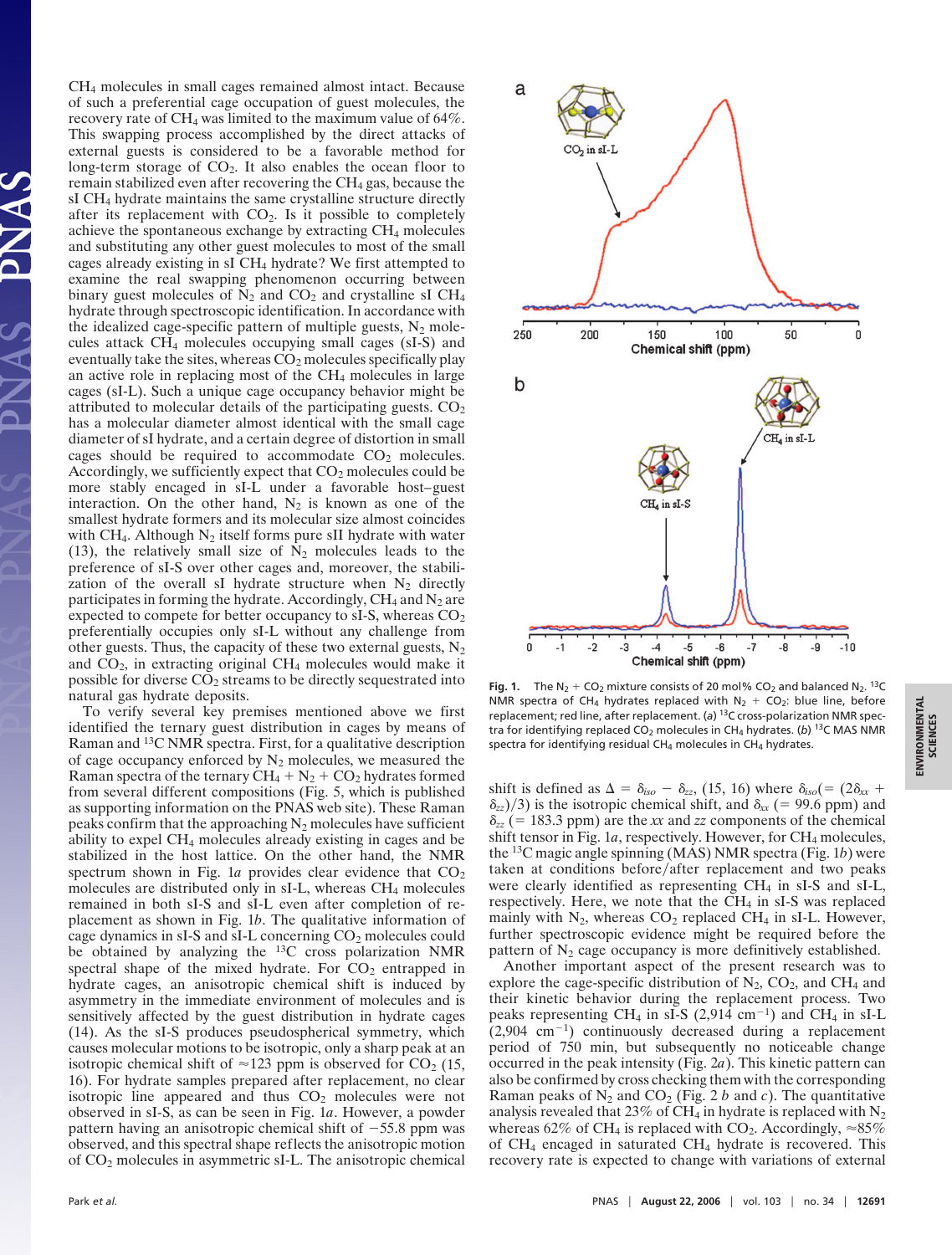

**Fig. 2.** In situ Raman spectra of CH<sub>4</sub> hydrate replaced with N<sub>2</sub> + CO<sub>2</sub> (80 mol% N<sub>2</sub> and 20 mol% CO<sub>2</sub>) mixture. (a) C–H stretching vibrational modes of CH<sub>4</sub> molecules in the replaced CH<sub>4</sub> hydrate. (b) N–N stretching vibrational modes of N<sub>2</sub> molecules in the replaced CH<sub>4</sub> hydrate. (c) C=O stretching and bending vibrational modes of  $CO<sub>2</sub>$  molecules encaged in the large cages of the replaced CH<sub>4</sub> hydrate.

variables such as pressure, temperature, and hydrate particle size. The overall kinetic results (Fig. 6, which is published as supporting information on the PNAS web site) led us to conclude that the replacement of CH<sub>4</sub> with  $N_2 + CO_2$  proceeds more effectively in crystalline hydrate than in the case of using only pure  $CO<sub>2</sub>$ , because  $N<sub>2</sub>$  molecules are confirmed to offer the excellent cage–guest interaction in an unusual configuration. Even for the simple hydrate systems assessed in the present work, the unique cage dynamics drawn from spectroscopic evidence should offer insight into the inclusion phenomena, particularly,



**Fig. 3.** Replacement of the sII Ch<sub>4</sub> + C<sub>2</sub>H<sub>6</sub> hydrate with CO<sub>2</sub>. (a) Schematic diagram of CH<sub>4</sub> + C<sub>2</sub>H<sub>6</sub> hydrate replaced with CO<sub>2</sub>. Before the swapping phenomena occurred, all of the sII-S and most of the sII-L cages were occupied by CH4 (red balls). After the replacement was fully achieved, structure changed from sII to sI, and most of the CH<sub>4</sub> and C<sub>2</sub>H<sub>6</sub> (purple balls) molecules were replaced by CO<sub>2</sub> (blue balls). (*b*) The <sup>13</sup>C high-power decoupling MAS NMR of mixed CH<sub>4</sub> + C<sub>2</sub>H<sub>6</sub> hydrate replaced with CO<sub>2</sub>. The samples were measured at 203 K. (c) The Raman spectra of the mixed CH<sub>4</sub> + C<sub>2</sub>H<sub>6</sub> hydrate replaced with CO<sub>2</sub> at 123 K. The peak intensity of CO2 symmetric stretching and bending vibration increases as the hydration goes to completion.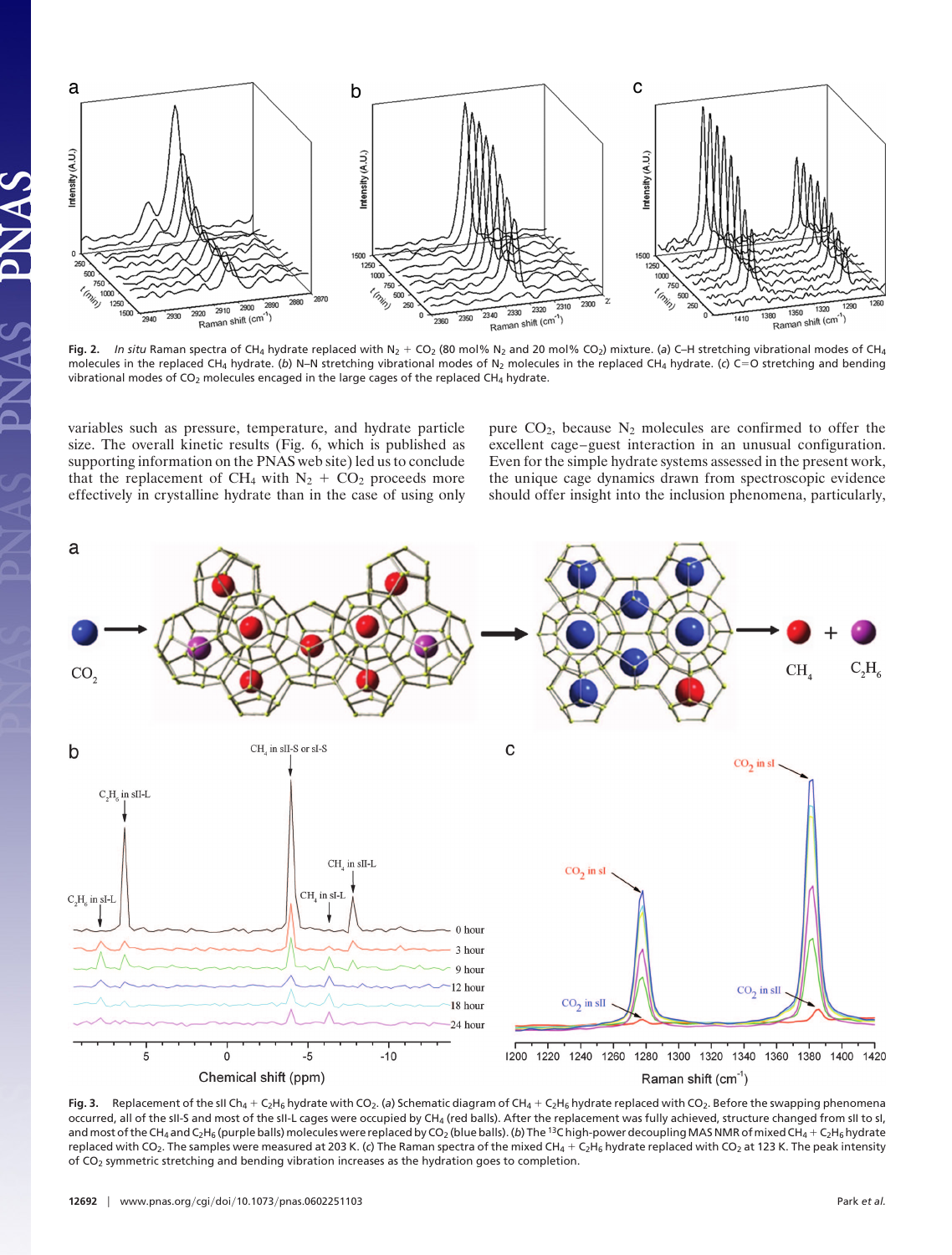the host lattice–guest molecule interaction and the guest–guest replacement mechanism.

**CO2 Sequestration into sII CH4 Hydrates.** The sII hydrate, which is known to be formed by the influence of thermogenic hydrocarbon and mainly includes oil-related  $C_1-C_4$  hydrocarbons (13), was discovered at a shallow depth in sea floor sediment in a few sites such as the Gulf of Mexico outside the Caspian Sea (17, 18). Among major hydrocarbons,  $C_2H_6$  is specially selected to form a hydrate with CH<sub>4</sub>. We note that both CH<sub>4</sub> and  $C_2H_6$  form simple crystalline sI hydrates with water. However, when they are mixed within the limits of specific concentrations, they act as binary guests causing the formation of a sII double hydrate (19). For experimental convenience we only treated  $C_2H_6$  exclusive of propane and butanes; otherwise the use of multiguests makes spectroscopic identification much too complicated. Accordingly, in the present work, replacement of the mixed  $CH_4 + C_2H_6$ hydrate with  $CO<sub>2</sub>$  was performed to investigate the swapping phenomena on sII CH4 hydrate. Fig. 3*b* shows the 13C highpower decoupling MAS NMR spectra of mixed  $CH_4 + C_2H_6$ hydrates that are replaced with  $CO<sub>2</sub>$  molecules at 274.15 K and 35 bar just below the equivalent  $CO<sub>2</sub>$  vapor pressure. The same swapping test was carried out at the higher pressure of 42 bar at which the  $CO<sub>2</sub>$  exists as a liquid phase. The resulting NMR spectra appear to be essentially identical with those measured at 35 bar, recovering 90% for CH<sub>4</sub> and 97% for C<sub>2</sub>H<sub>6</sub> as shown in Figs. 7 and 8, which are published as supporting information on the PNAS web site. Three peaks representing  $CH_4$  in sII-S,  $CH_4$ in sII-L, and  $C_2H_6$  in sII-L appeared at chemical shifts of  $-3.95$ ,  $-7.7$ , and 6.4 ppm, respectively. Interestingly, during the swapping process, the external guest  $CO<sub>2</sub>$  molecules attack both small and large cages for better occupancy, which causes the structure transition of sII to sI to continuously proceed. Within 24 h the sII peaks almost disappeared and instead only a very small amount of CH<sub>4</sub> in sI-S and sI-L and C<sub>2</sub>H<sub>6</sub> in sI-L was detected at chemical shifts of  $-4.0$ ,  $-6.1$ , and 7.7 ppm, respectively (19). From a structural viewpoint, it is speculated that the hydrate lattices are slightly adjusted to accommodate the three guests of  $CH<sub>4</sub>$ ,  $C<sub>2</sub>H<sub>6</sub>$ , and  $CO<sub>2</sub>$  in highly stabilized hydrate networks.

A Raman study was also performed to confirm the molecular distribution of  $CO<sub>2</sub>$  and assess the spontaneous exchange by extracting  $CH_4$  and  $C_2H_6$  and substituting  $CO_2$  molecules; the resulting spectra are shown in Fig. 3c. The Raman spectra of  $CO<sub>2</sub>$ in vapor phase have Fermi diads of symmetric stretching (1,286  $cm^{-1}$ ) and bending vibration (1,389 cm<sup>-1</sup>) with hot bands (1,266) and 1,410 cm<sup>-1</sup>). However, when  $CO<sub>2</sub>$  molecules are enclosed by hydrate networks, the Fermi diads are broadened and redshifted, and the hot bands become undistinguishable (20). As the hydration is completed, the  $CO<sub>2</sub>$  peaks of symmetric stretching and bending vibration assigned as sII cages of 1,278 and 1,386  $cm^{-1}$  grew and shifted to sI cages of 1,277 and 1,382  $cm^{-1}$ , respectively. The cage-specific behavior revealed by  $CO<sub>2</sub>$  is expected according to its molecular dimension over a small cage. Thus, the approaching  $CO_2$  competes only with  $CH_4$  and  $C_2H_6$ in sII-L at the initial stage of swapping. The CH<sub>4</sub> and  $C_2H_6$ expelled from sII-L provoke a loss of sustainability of sII phase by exceeding the limit of critical guest concentration. The reestablishment process of guest molecule distribution in the hydrate network induces the hydrate structure to alter and ultimately adjusts the lattice dimension for sI. Another important feature noted from this complex host–guest inclusion phenomenon is that  $CO<sub>2</sub>$  molecules are capable of filling the sI-S under a fresh crystal configuration. Meanwhile, for a simple swapping process between  $CO<sub>2</sub>$  and sI CH<sub>4</sub> hydrate, only a few  $CO<sub>2</sub>$  guests occupy the sI-S, weakening the actual  $CO<sub>2</sub>$  storage capacity from an ocean sequestration point of view. According to previous work  $(11, 12)$ ,  $CO<sub>2</sub>$  replacement occurs only at sI-L, but CH4 molecules in sI-S remain barely intact. At the present



**Fig. 4.** Replacement kinetics of guest molecules in the sI and sII hydrates. (*a*) Relative moles in the sII CH<sub>4</sub> + C<sub>2</sub>H<sub>6</sub> hydrate replaced with CO<sub>2</sub> measured by gas chromatography. (b) Replacement rate of CH<sub>4</sub> molecules encaged in sI CH<sub>4</sub> hydrates by  $N_2$  + CO<sub>2</sub> mixture (square) and in sII CH<sub>4</sub> hydrate by pure CO<sub>2</sub> (circle). The recovered CH<sub>4</sub> is 85% for the N<sub>2</sub> + CO<sub>2</sub> mixture and 92% for sII CH<sub>4</sub> hydrate with CO<sub>2</sub>. The dotted line represents the 64% recovery rate of CH<sub>4</sub> obtained during the swapping process between sI  $CH_4$  hydrate and pure  $CO_2$ .

stage, we focus specifically on guest distributions of sI and sII hydrates that have ideally stoichiometric formulae of 2 D-6 T-46  $H<sub>2</sub>O$  and 16 D·8 H·136  $H<sub>2</sub>O$  in a unit cell, respectively (21), where D is cage of  $5^{12}$ , T is cage of  $5^{12}6^2$ , and H is cage of  $5^{12}6^4$ . However, when considering the equivalent number of water molecules in both hydrates, sI hydrate has a revised formula, represented by 5.9 D-17.7 T-136 H2O. Regardless of whether the transition of sII to sI occurs coercively or spontaneously, the structure transformation leads to a reduction of total sI-S sites by 10.1 in the dimension of a unit cell and induces  $CH_4$  molecules in cages to be more readily recovered.

The effect of a substantial small-cage reduction on  $CH_4$ recovery rate was checked by the GC analysis; the results are shown in Fig. 4*a*. During the swapping process, the CH<sub>4</sub> and C2H6 molecules in hydrate phase continuously decrease until they reach the recovery rate of 92% for CH<sub>4</sub> and 99% for  $C_2H_6$ . Both the NMR and GC results imply that most of the CH4 molecules in sI-L and sI-S were displaced by  $CO<sub>2</sub>$  molecules. The externally approaching  $CO<sub>2</sub>$  guests attack and occupy most of the sII-S and sII-L cages, accompanying structure transition of sII to sI as illustrated in Fig.  $3a$ . We note again that  $CO<sub>2</sub>$  molecules possess a sufficient enclathration power to be entrapped in sI-S during change of sII to sI, whereas the  $CO<sub>2</sub>$  occupancy to sI-S of pure CH4 hydrate is very difficult to occur. The 30% or more CH<sub>4</sub> recovery enhancement in sII and  $>64\%$  in sI is caused by structure transition totally altering the host–guest interactions during swapping. Furthermore, the naturally occurring sII hydrates contain more CH4 than the laboratory-made sII hydrates used in these experiments (18, 22, 23) and thus the actual limitation of recoverable  $CH<sub>4</sub>$  in sII hydrate would be higher